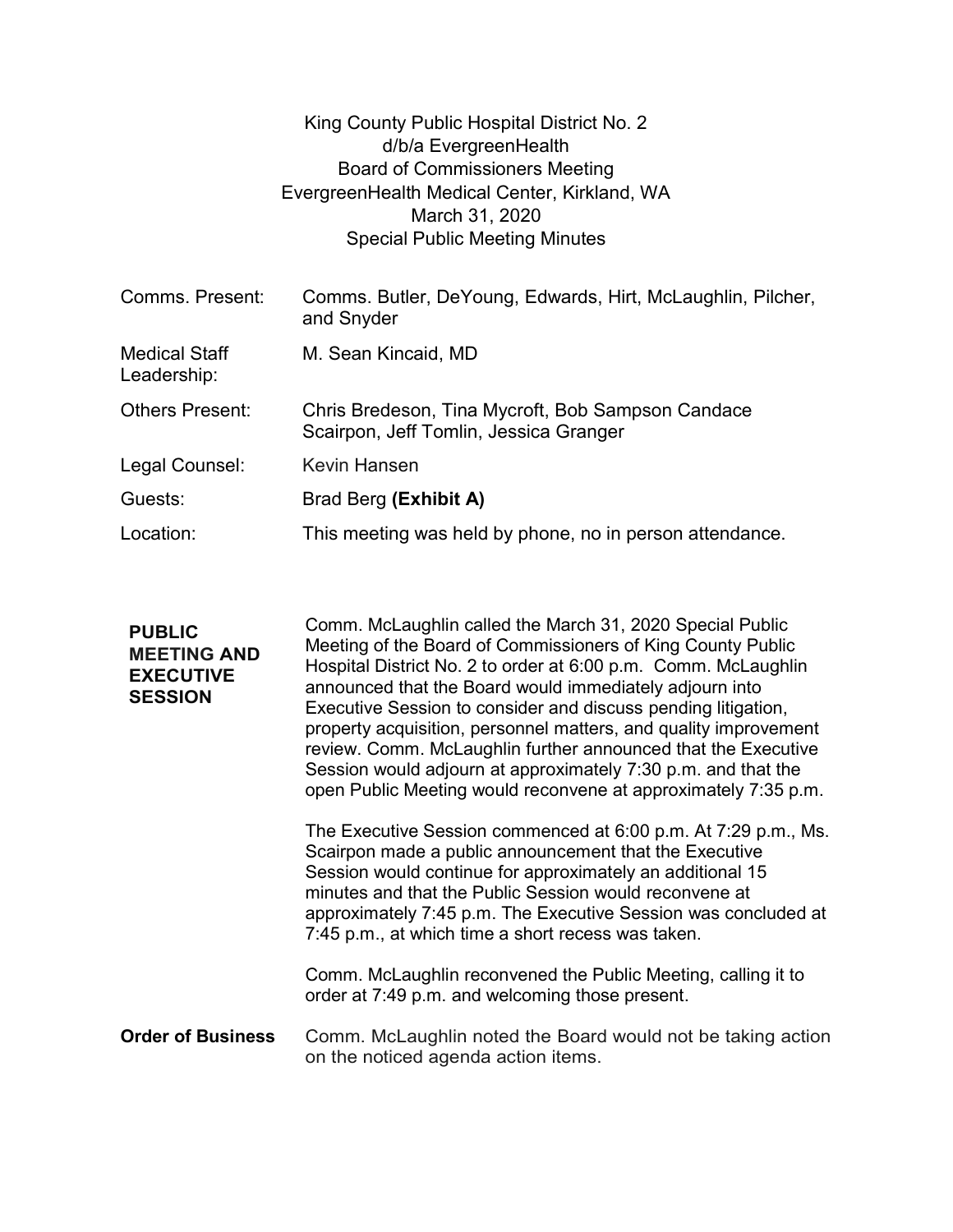Public Comment There were no members of the public present that wished to provide comment at this time.

Adjourn The March 31, 2020 Special Public Meeting of the Board of Commissioners for King County Public Hospital District No. 2 was adjourned at 7:51 p.m.

## ATTEST:

Minerva Butler, Secretary/Commissioner

Minerva Butler, Secretary/Commissioner Apr 22, 2020 12:27 PM PDT